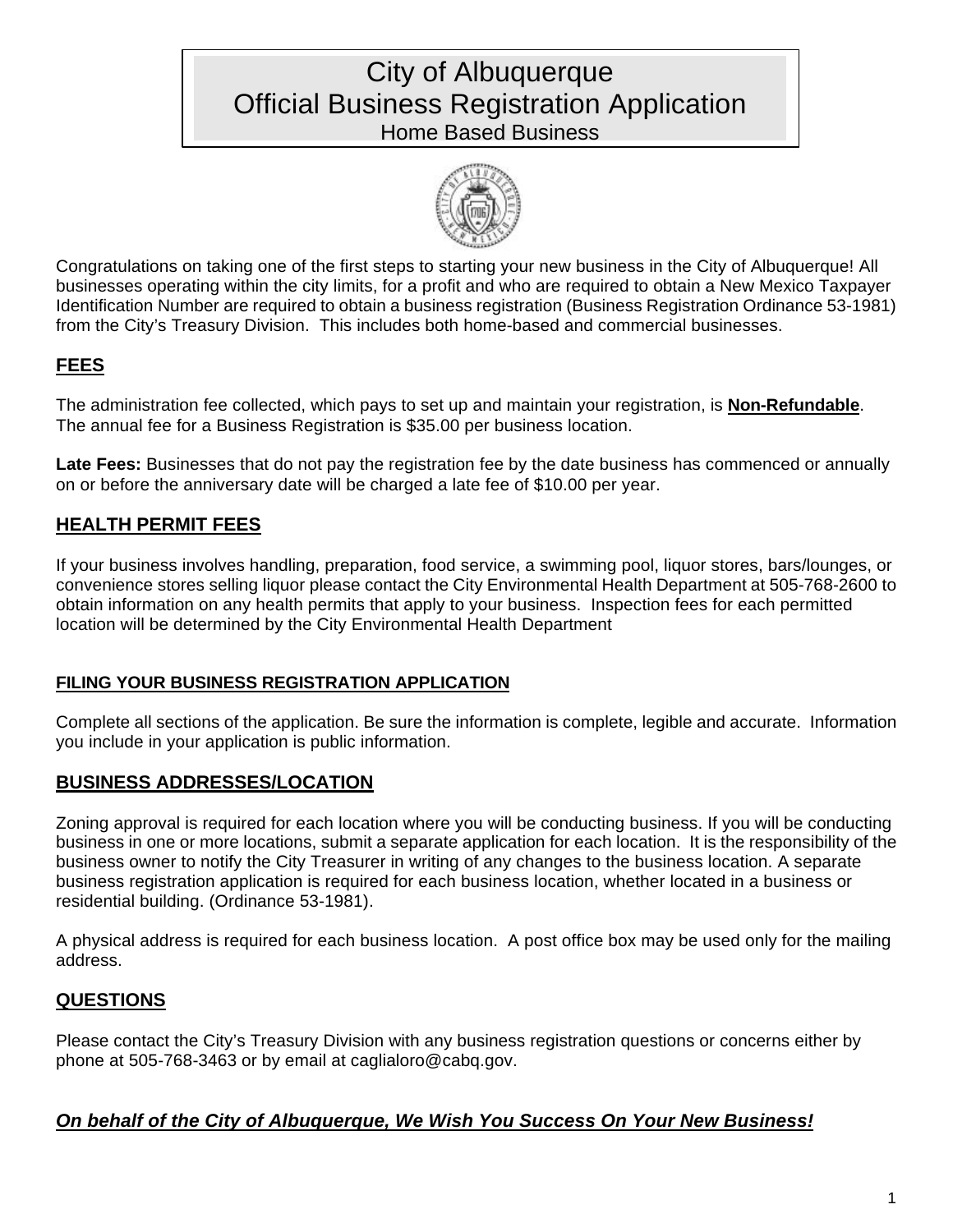

## **CITY OF ALBUQUERQUE BUSINESS REGISTRATION APPLICATION HOME OCCUPATION**

Phone contact (505) 768-3463 for questions on this section or in general

#### **PLEASE ANSWER ALL QUESTIONS – INCOMPLETE APPLICATIONS WILL NOT BE PROCESSED**

### **\* REQUIRED FIELDS (PLEASE PRINT)**

#### **CHECK HERE IF THIS APPLICATION IS FOR A CHANGE OF ADDRESS**

|                              | *OWNER NAME                                                                                         |                    |                                                                                                    |              |                                         |                   |                               |  |
|------------------------------|-----------------------------------------------------------------------------------------------------|--------------------|----------------------------------------------------------------------------------------------------|--------------|-----------------------------------------|-------------------|-------------------------------|--|
|                              |                                                                                                     |                    |                                                                                                    |              |                                         |                   |                               |  |
|                              | * STREET#                                                                                           | *STREET NAME       |                                                                                                    |              | *STREET TYPE<br>(e.g. Ave, St, Dr, etc) |                   | <b>*POST DIR</b><br>(e.g. NE) |  |
| <b>OWNER<br/>INFORMATION</b> | *CITY                                                                                               |                    |                                                                                                    | *STATE       |                                         | *ZIP CODE         |                               |  |
|                              | *PHONE                                                                                              |                    |                                                                                                    | *FAX         |                                         |                   |                               |  |
|                              |                                                                                                     |                    | <b>PROPRIETORSHIP / SOLE OWNER</b>                                                                 |              |                                         | <b>LLC</b><br>II. |                               |  |
|                              |                                                                                                     |                    | <b>PARTNERSHIP</b>                                                                                 |              |                                         |                   | <b>NOT FOR PROFIT</b>         |  |
|                              |                                                                                                     |                    | <b>CORPORATION</b>                                                                                 |              |                                         | <b>OTHER</b>      |                               |  |
|                              | *STATE TAX ID # (CRS #)                                                                             |                    | *OWNER TYPE                                                                                        |              |                                         |                   |                               |  |
|                              |                                                                                                     |                    |                                                                                                    |              |                                         |                   |                               |  |
|                              |                                                                                                     |                    |                                                                                                    |              |                                         |                   |                               |  |
|                              | * BUSINESS (DBA) NAME                                                                               |                    |                                                                                                    |              |                                         |                   |                               |  |
|                              |                                                                                                     |                    |                                                                                                    |              |                                         |                   |                               |  |
|                              | <b>STREET#</b>                                                                                      | <b>STREET NAME</b> |                                                                                                    |              | <b>STREET TYPE</b>                      |                   | <b>POST DIR</b>               |  |
|                              |                                                                                                     |                    |                                                                                                    |              | (e.g. Ave, St, Dr, etc)                 |                   | (e.g. NE)                     |  |
| COMPANY INFORMATION<br>(DBA) | <b>CITY</b>                                                                                         |                    |                                                                                                    | <b>STATE</b> |                                         | <b>ZIP CODE</b>   |                               |  |
|                              |                                                                                                     |                    |                                                                                                    |              |                                         |                   |                               |  |
|                              |                                                                                                     |                    |                                                                                                    |              |                                         |                   |                               |  |
|                              | <b>PHONE</b>                                                                                        |                    |                                                                                                    | <b>FAX</b>   |                                         |                   |                               |  |
|                              |                                                                                                     |                    |                                                                                                    |              |                                         |                   |                               |  |
|                              | DESCRIBE SERVICE OR PRODUCTS PROVIDED                                                               |                    |                                                                                                    |              |                                         |                   |                               |  |
|                              |                                                                                                     |                    |                                                                                                    |              |                                         |                   |                               |  |
|                              | <b>BUSINESS START DATE</b>                                                                          |                    |                                                                                                    |              |                                         |                   |                               |  |
|                              |                                                                                                     |                    | MAILING ADDRESS (IF DIFFERENT FROM ABOVE):                                                         |              |                                         |                   |                               |  |
|                              |                                                                                                     |                    |                                                                                                    |              |                                         |                   |                               |  |
| <b>MAILING<br/>ADDRESS</b>   | STREET#                                                                                             | <b>STREET NAME</b> |                                                                                                    |              | <b>STREET TYPE</b>                      |                   | <b>POST DIR</b>               |  |
|                              |                                                                                                     |                    |                                                                                                    |              | (e.g. Ave, St, Dr, etc)                 |                   | (e.g. NE)                     |  |
|                              | <b>CITY</b>                                                                                         |                    |                                                                                                    | <b>STATE</b> |                                         | <b>ZIP CODE</b>   |                               |  |
|                              |                                                                                                     |                    |                                                                                                    |              |                                         |                   |                               |  |
|                              |                                                                                                     |                    |                                                                                                    |              |                                         |                   |                               |  |
|                              | Zoning Enforcement check here only if the location is NOT within the city limits.                   |                    |                                                                                                    |              |                                         |                   |                               |  |
|                              | NOTE: THIS ADDRESS IS LOCATED OUTSIDE THE MUNICIPAL LIMITS OF ALBUQUERQUE. APPROVAL OF THIS LICENSE |                    |                                                                                                    |              |                                         |                   |                               |  |
|                              |                                                                                                     |                    | ONLY ALLOWS YOU TO DO BUSINESS WITHIN THE CITY. TO ESTABLISH THE BUSINESS AT THIS LOCATION, PLEASE |              |                                         |                   |                               |  |
|                              |                                                                                                     |                    | CONTACT THE APPROPRIATE ZONING AUTHORITY FOR THEIR APPROVAL.                                       |              |                                         |                   |                               |  |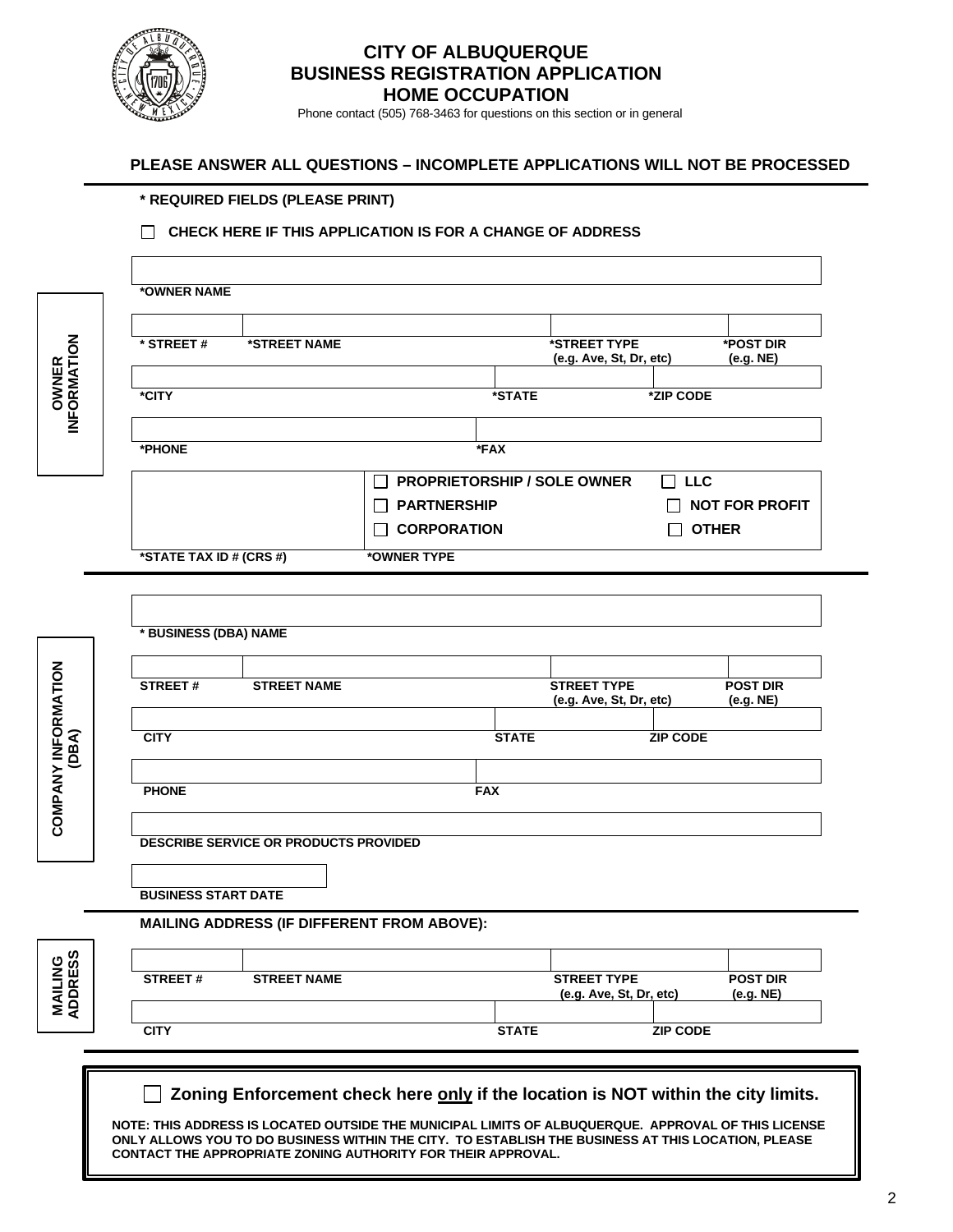#### **ZONING ENFORCEMENT**

**Phone contact – (505) 924-3850 for questions on this section.**

#### **PLEASE ANSWER ALL QUESTIONS – INCOMPLETE APPLICATIONS WILL NOT BE PROCESSED**

| 1. |                                                                                                                                                                                                                                                                                                                                                                                                                                                              |
|----|--------------------------------------------------------------------------------------------------------------------------------------------------------------------------------------------------------------------------------------------------------------------------------------------------------------------------------------------------------------------------------------------------------------------------------------------------------------|
| 2. | Describe the business activity: example and a series of the state of the state of the state of the state of the state of the state of the state of the state of the state of the state of the state of the state of the state                                                                                                                                                                                                                                |
| 3. |                                                                                                                                                                                                                                                                                                                                                                                                                                                              |
| 4. | How many people, other than yourself, will be working from the dwelling unit?<br>Do they all live in the dwelling? $\square$ No<br>$\Box$ Yes                                                                                                                                                                                                                                                                                                                |
| 5. | Explain the activity in the dwelling unit:<br>No<br>Yes<br>Will anything be manufactured or produced on the premises?<br>$\Box$<br>$\mathsf{L}$<br>Will any merchandise be sold at the dwelling?<br>$\Box$<br>$\mathsf{L}$<br>$\bullet$<br>Will any merchandise be displayed at the dwelling?<br>$\Box$<br>$\perp$<br>Will the home occupation involve auto repair?<br>$\Box$<br>$\mathsf{L}$<br>If the answer to any of the above is "yes", please explain: |
| 6. | Will the room(s) used for this activity exceed 25% of the total floor area of the dwelling? $\Box$ No<br>$\Box$ Yes                                                                                                                                                                                                                                                                                                                                          |
|    | Will any stock in trade be stored in the dwelling unit or on the premises? $\Box$ No<br>Yes<br>If yes, will this area exceed 5% of the total floor area of the dwelling? $\Box$ No<br>$\Box$ Yes                                                                                                                                                                                                                                                             |
| 7. | Will the activity be conducted outside in the yard, patio or open courtyard of this dwelling? $\Box$ No $\Box$ Yes                                                                                                                                                                                                                                                                                                                                           |
| 8. | $\Box$ No<br>Will there be any vehicle(s) used in connection with the home occupation?<br>$\Box$ Yes<br>How many such vehicles will be parked at this location? __________<br>$\bullet$<br>$\bullet$<br>Describe any anticipated deliveries / pick ups by commercial vehicles at the site (i.e. # per week, type of delivery,                                                                                                                                |
|    | Will there be any other vehicle traffic to and from the site as a result of the home occupation? $\Box$ No $\Box$ Yes                                                                                                                                                                                                                                                                                                                                        |
| 9. | Will there be any external (outside) evidence of the home occupation, i.e. storage, noise, dust, odors, noxious fumes or<br>other nuisances emitted from the premises? $\Box$ No $\Box$ Yes                                                                                                                                                                                                                                                                  |
|    | 10. Is the home occupation use related to healthcare (i.e. physicians or other medical practices, counseling, nursing home,<br>massage, therapy, etc.)?  □ No □ Yes                                                                                                                                                                                                                                                                                          |
|    | 11. Is the home occupation related to adult entertainment (including companion / escort services)?<br>$\Box$ No<br>Yes                                                                                                                                                                                                                                                                                                                                       |
|    | 12. Will there be a sign placed on the premises relating to the home occupation use?  No $\Box$ Yes<br>If yes, the sign is limited as follows:<br>It shall not exceed one (1) square foot in area.<br>a.<br>It shall be non-illuminated.<br>b.<br>It must be affixed to the façade of the house (i.e. not free standing).<br>c.                                                                                                                              |